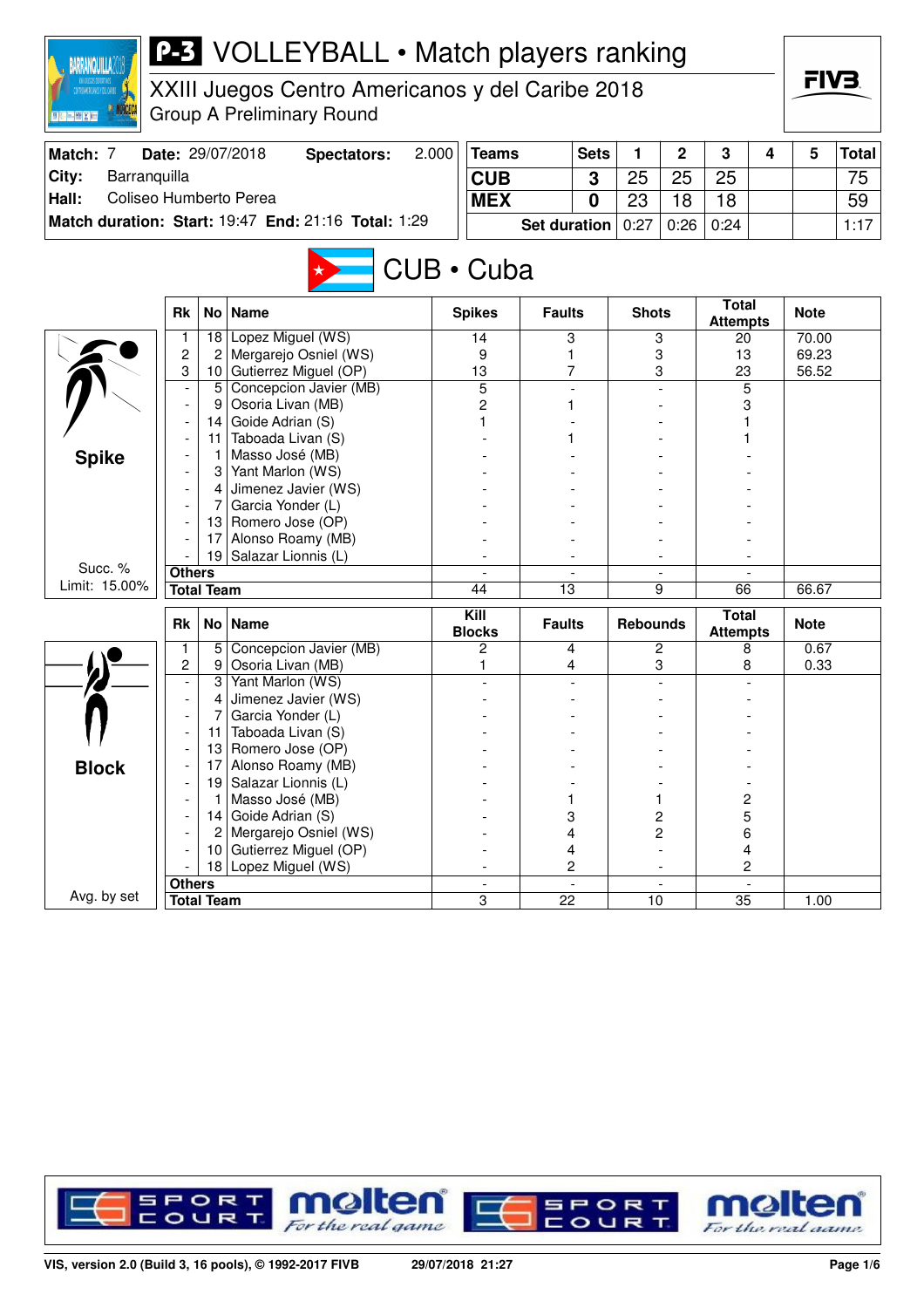| <b>BARRANQUILLA2</b>                                    |                          |                   | <b>P-3</b> VOLLEYBALL • Match players ranking       |       |                  |                     |             |                   |                |                                 |   |              |              |
|---------------------------------------------------------|--------------------------|-------------------|-----------------------------------------------------|-------|------------------|---------------------|-------------|-------------------|----------------|---------------------------------|---|--------------|--------------|
| ZATTEGANDE ZGADALTIKOS<br>Zatteganderegande 181. gaina: |                          |                   | XXIII Juegos Centro Americanos y del Caribe 2018    |       |                  |                     |             |                   |                |                                 |   | FIV3.        |              |
| <b>图片 [m] 图 [ X ] 图</b>                                 |                          |                   | <b>Group A Preliminary Round</b>                    |       |                  |                     |             |                   |                |                                 |   |              |              |
| Match: 7                                                |                          |                   | Date: 29/07/2018<br><b>Spectators:</b>              | 2.000 | <b>Teams</b>     |                     | <b>Sets</b> | 1                 | $\overline{2}$ | 3                               | 4 | 5            | <b>Total</b> |
| Barranquilla<br>City:                                   |                          |                   |                                                     |       | <b>CUB</b>       |                     | 3           | 25                | 25             | 25                              |   |              | 75           |
| Coliseo Humberto Perea<br>Hall:                         |                          |                   |                                                     |       | <b>MEX</b>       |                     | $\bf{0}$    | 23                | 18             | 18                              |   |              | 59           |
|                                                         |                          |                   | Match duration: Start: 19:47 End: 21:16 Total: 1:29 |       |                  | <b>Set duration</b> |             | 0:27              | 0:26           | 0:24                            |   |              | 1:17         |
|                                                         |                          |                   |                                                     |       | $CUB \cdot Cuba$ |                     |             |                   |                |                                 |   |              |              |
|                                                         | <b>Rk</b>                |                   | No   Name                                           |       | Aces             | <b>Faults</b>       |             | Serve<br>Hits     |                | <b>Total</b><br><b>Attempts</b> |   | <b>Note</b>  |              |
|                                                         | 1                        | 10 <sup>1</sup>   | Gutierrez Miguel (OP)                               |       | 3                | 4                   |             |                   | 9              | 16                              |   | 1.00         |              |
|                                                         | $\overline{c}$           | 9                 | Osoria Livan (MB)                                   |       |                  | 1                   |             | 10                |                | 12                              |   | 0.33         |              |
|                                                         | $\overline{c}$           | 2                 | Mergarejo Osniel (WS)                               |       |                  | 2                   |             | 6                 |                | 9                               |   | 0.33         |              |
|                                                         | 2                        | 1.                | 18 Lopez Miguel (WS)<br>Masso José (MB)             |       |                  | 3                   |             | 8                 |                | 12                              |   | 0.33         |              |
|                                                         | $\overline{\phantom{a}}$ | 31                | Yant Marlon (WS)                                    |       |                  |                     |             |                   |                |                                 |   |              |              |
|                                                         |                          | 4                 | Jimenez Javier (WS)                                 |       |                  |                     |             |                   |                |                                 |   |              |              |
| <b>Serve</b>                                            |                          | 7                 | Garcia Yonder (L)                                   |       |                  |                     |             |                   |                |                                 |   |              |              |
|                                                         |                          | 11                | Taboada Livan (S)                                   |       |                  |                     |             | 6                 |                | 6                               |   |              |              |
|                                                         |                          | 13                | Romero Jose (OP)                                    |       |                  |                     |             |                   |                |                                 |   |              |              |
|                                                         |                          |                   | 14 Goide Adrian $(S)$                               |       |                  |                     |             | 10                |                | 10                              |   |              |              |
|                                                         |                          | 17                | Alonso Roamy (MB)                                   |       |                  |                     |             |                   |                |                                 |   |              |              |
|                                                         |                          | 19                | Salazar Lionnis (L)                                 |       |                  |                     |             |                   |                |                                 |   |              |              |
|                                                         | <b>Others</b>            | 5                 | Concepcion Javier (MB)                              |       |                  | 1                   |             |                   | 7              | 8                               |   |              |              |
| Avg. by set                                             |                          | <b>Total Team</b> |                                                     |       | 6                | 11                  |             | 56                |                | 73                              |   | 2.00         |              |
|                                                         |                          |                   |                                                     |       |                  |                     |             |                   |                |                                 |   |              |              |
| <b>Team</b>                                             |                          |                   | Opponent errors & Team faults                       |       | 22               |                     |             |                   |                | 22                              |   |              |              |
|                                                         | <b>Rk</b>                |                   | No Name                                             |       | <b>Digs</b>      | <b>Faults</b>       |             | <b>Receptions</b> |                | <b>Total</b><br><b>Attempts</b> |   | <b>Note</b>  |              |
|                                                         |                          |                   | Garcia Yonder (L)                                   |       | 7                | 3                   |             |                   |                | 11                              |   | 2.33         |              |
|                                                         | $\overline{\mathbf{c}}$  | 2                 | Mergarejo Osniel (WS)                               |       | 3                | 2                   |             |                   |                | 5                               |   | 1.00         |              |
|                                                         | 3                        |                   | 10 Gutierrez Miguel (OP)<br>Goide Adrian (S)        |       | $\overline{c}$   | $\overline{c}$      |             |                   |                | 5                               |   | 0.67         |              |
|                                                         | 3<br>5                   | 14<br>9           | Osoria Livan (MB)                                   |       | 2                | 2                   |             | 1                 |                | 5<br>$\overline{c}$             |   | 0.67<br>0.33 |              |
|                                                         | 5                        | 11                | Taboada Livan (S)                                   |       |                  |                     |             |                   |                | 1                               |   | 0.33         |              |
|                                                         | 5                        | 5                 | Concepcion Javier (MB)                              |       |                  | 1                   |             |                   |                | $\overline{c}$                  |   | 0.33         |              |
| <b>Dig</b>                                              | 5                        | 18                | Lopez Miguel (WS)                                   |       |                  | $\overline{c}$      |             |                   |                | 4                               |   | 0.33         |              |
|                                                         |                          |                   | Masso José (MB)                                     |       |                  |                     |             |                   |                | 1                               |   |              |              |
|                                                         |                          | 3                 | Yant Marlon (WS)                                    |       |                  |                     |             |                   |                |                                 |   |              |              |
|                                                         |                          |                   | Jimenez Javier (WS)                                 |       |                  |                     |             |                   |                |                                 |   |              |              |
|                                                         |                          |                   | 13 Romero Jose (OP)                                 |       |                  |                     |             |                   |                |                                 |   |              |              |
|                                                         |                          | 17                | Alonso Roamy (MB)<br>19 Salazar Lionnis (L)         |       |                  |                     |             |                   |                |                                 |   |              |              |
|                                                         | <b>Others</b>            |                   |                                                     |       |                  |                     |             |                   |                |                                 |   |              |              |
| Avg. by set                                             |                          | <b>Total Team</b> |                                                     |       | 18               | $\overline{12}$     |             |                   | 6              | 36                              |   | 6.00         |              |

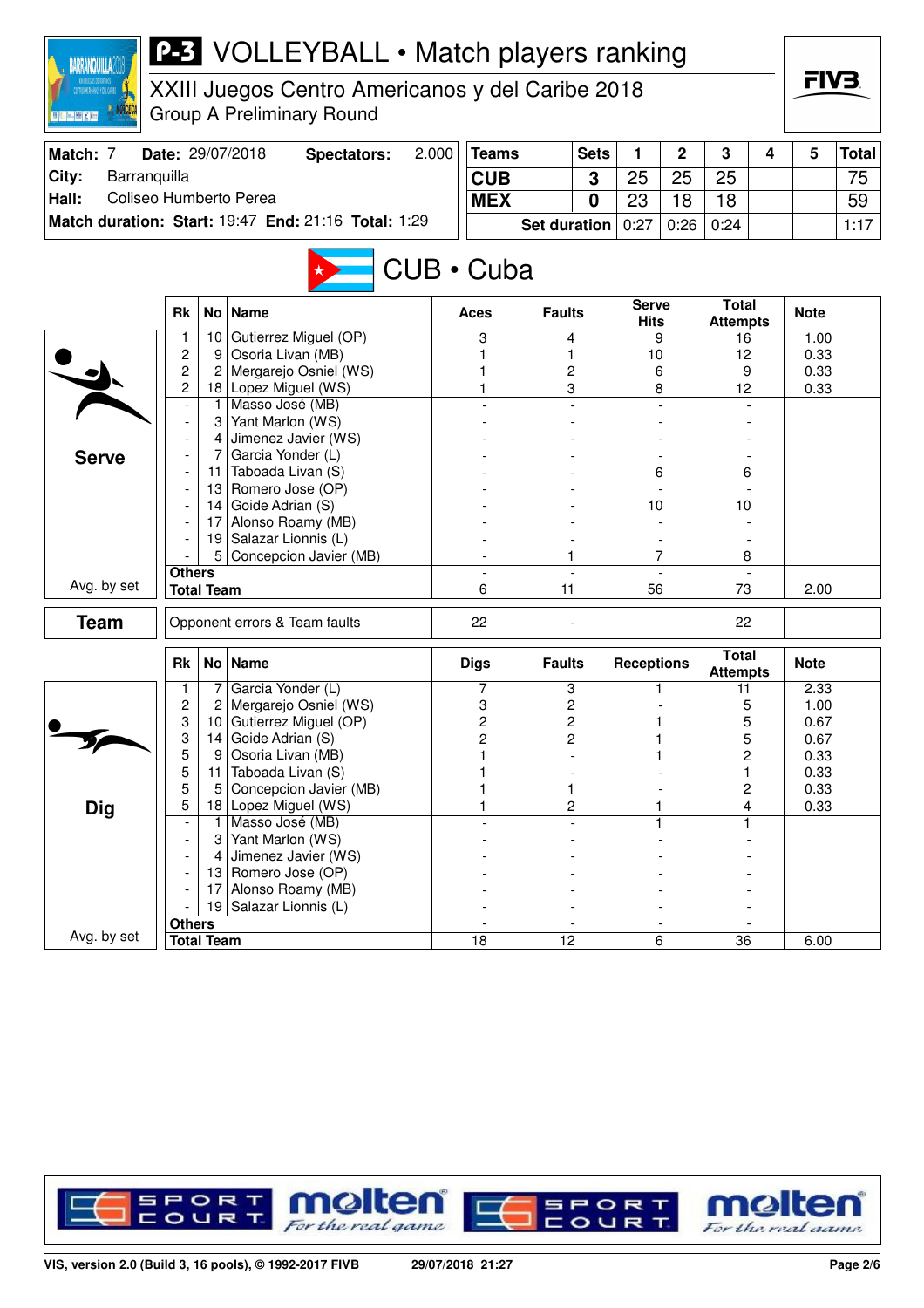| <b>BARRANQUILLA20</b><br>DIANO JOE POMOGRAPHIC<br>图 <mark>机平面 / 图 【 文 编</mark> 文 |                   |         | <b>P-3</b> VOLLEYBALL • Match players ranking<br>XXIII Juegos Centro Americanos y del Caribe 2018<br><b>Group A Preliminary Round</b> |       |                              |                     |             |                                   |                          |                                 |   | FIV3.       |              |
|----------------------------------------------------------------------------------|-------------------|---------|---------------------------------------------------------------------------------------------------------------------------------------|-------|------------------------------|---------------------|-------------|-----------------------------------|--------------------------|---------------------------------|---|-------------|--------------|
| Match: 7                                                                         |                   |         | Date: 29/07/2018<br><b>Spectators:</b>                                                                                                | 2.000 | <b>Teams</b>                 |                     | <b>Sets</b> | 1                                 | $\overline{2}$           | 3                               | 4 | 5           | <b>Total</b> |
| City:<br>Barranquilla                                                            |                   |         |                                                                                                                                       |       | <b>CUB</b>                   |                     | 3           | 25                                | 25                       | 25                              |   |             | 75           |
| Coliseo Humberto Perea<br>Hall:                                                  |                   |         |                                                                                                                                       |       |                              |                     |             | 23                                |                          |                                 |   |             |              |
|                                                                                  |                   |         |                                                                                                                                       |       | <b>MEX</b>                   |                     | 0           |                                   | 18                       | 18                              |   |             | 59           |
|                                                                                  |                   |         | Match duration: Start: 19:47 End: 21:16 Total: 1:29                                                                                   |       |                              | <b>Set duration</b> |             | 0:27                              | 0:26                     | 0:24                            |   |             | 1:17         |
|                                                                                  | <b>Rk</b>         |         | No   Name                                                                                                                             |       | CUB • Cuba<br><b>Running</b> | <b>Faults</b>       |             | <b>Still</b>                      |                          | <b>Total</b>                    |   | <b>Note</b> |              |
|                                                                                  |                   |         |                                                                                                                                       |       | <b>Sets</b>                  |                     |             | <b>Sets</b>                       |                          | <b>Attempts</b>                 |   |             |              |
|                                                                                  | $\mathbf{1}$      | 14      | Goide Adrian (S)                                                                                                                      |       | 23                           | 1                   |             | 14                                |                          | 38                              |   | 7.67        |              |
|                                                                                  | 2                 | 11<br>1 | Taboada Livan (S)<br>Masso José (MB)                                                                                                  |       | 5                            |                     |             | 13                                |                          | 18                              |   | 1.67        |              |
|                                                                                  |                   | 2       | Mergarejo Osniel (WS)                                                                                                                 |       |                              |                     |             |                                   | 1                        |                                 |   |             |              |
|                                                                                  |                   | 3       | Yant Marlon (WS)                                                                                                                      |       |                              |                     |             |                                   |                          |                                 |   |             |              |
|                                                                                  |                   | 4       | Jimenez Javier (WS)                                                                                                                   |       |                              |                     |             |                                   |                          |                                 |   |             |              |
|                                                                                  |                   | 5       | Concepcion Javier (MB)                                                                                                                |       |                              |                     |             |                                   | 3                        | 3                               |   |             |              |
| <b>Set</b>                                                                       |                   | 7       | Garcia Yonder (L)                                                                                                                     |       |                              |                     |             |                                   | 4                        |                                 |   |             |              |
|                                                                                  |                   | 9       | Osoria Livan (MB)                                                                                                                     |       |                              |                     |             |                                   |                          |                                 |   |             |              |
|                                                                                  |                   |         | 10 Gutierrez Miguel (OP)                                                                                                              |       |                              |                     |             |                                   |                          |                                 |   |             |              |
|                                                                                  |                   |         | 13 Romero Jose (OP)                                                                                                                   |       |                              |                     |             |                                   |                          |                                 |   |             |              |
|                                                                                  |                   | 17      | Alonso Roamy (MB)                                                                                                                     |       |                              |                     |             |                                   |                          |                                 |   |             |              |
|                                                                                  |                   | 18      | Lopez Miguel (WS)                                                                                                                     |       |                              |                     |             |                                   |                          |                                 |   |             |              |
|                                                                                  | <b>Others</b>     | 19      | Salazar Lionnis (L)                                                                                                                   |       |                              |                     |             |                                   |                          |                                 |   |             |              |
| Avg. by set                                                                      | <b>Total Team</b> |         |                                                                                                                                       |       | $\overline{28}$              | 1                   |             | $\overline{37}$                   |                          | 66                              |   | 9.33        |              |
|                                                                                  |                   |         |                                                                                                                                       |       |                              |                     |             |                                   |                          |                                 |   |             |              |
|                                                                                  | Rk                |         | No   Name                                                                                                                             |       | <b>Excellents</b>            | <b>Faults</b>       |             | <b>Serve</b><br><b>Receptions</b> |                          | <b>Total</b><br><b>Attempts</b> |   | <b>Note</b> |              |
|                                                                                  | 1                 | 7       | Garcia Yonder (L)                                                                                                                     |       | 15                           |                     |             |                                   | 5                        | 20                              |   | 75.00       |              |
|                                                                                  | $\overline{c}$    |         | Mergarejo Osniel (WS)                                                                                                                 |       | 5                            |                     |             |                                   | 6                        | 11                              |   | 45.45       |              |
|                                                                                  | 3                 |         | 18 Lopez Miguel (WS)                                                                                                                  |       | 6                            |                     |             |                                   | 9                        | 15                              |   | 40.00       |              |
|                                                                                  |                   | 5       | Concepcion Javier (MB)                                                                                                                |       | 1                            |                     |             |                                   |                          | 1                               |   |             |              |
|                                                                                  |                   | 9       | Osoria Livan (MB)                                                                                                                     |       | 1                            |                     |             |                                   |                          |                                 |   |             |              |
|                                                                                  |                   | 3       | Masso José (MB)<br>Yant Marlon (WS)                                                                                                   |       |                              |                     |             |                                   |                          |                                 |   |             |              |
|                                                                                  |                   | 4       | Jimenez Javier (WS)                                                                                                                   |       |                              |                     |             |                                   |                          |                                 |   |             |              |
| <b>Reception</b>                                                                 |                   | 10      | Gutierrez Miguel (OP)                                                                                                                 |       |                              |                     |             |                                   |                          |                                 |   |             |              |
|                                                                                  |                   | 11      | Taboada Livan (S)                                                                                                                     |       |                              |                     |             |                                   |                          |                                 |   |             |              |
|                                                                                  |                   | 13      | Romero Jose (OP)                                                                                                                      |       |                              |                     |             |                                   |                          |                                 |   |             |              |
|                                                                                  |                   | 14      | Goide Adrian (S)                                                                                                                      |       |                              |                     |             |                                   |                          |                                 |   |             |              |
|                                                                                  |                   | 17      | Alonso Roamy (MB)                                                                                                                     |       |                              |                     |             |                                   |                          |                                 |   |             |              |
| Eff. %                                                                           |                   |         | 19   Salazar Lionnis (L)                                                                                                              |       |                              |                     |             |                                   | $\overline{\phantom{a}}$ |                                 |   |             |              |
| Limit: 20.00%                                                                    | <b>Others</b>     |         |                                                                                                                                       |       |                              |                     |             |                                   |                          |                                 |   |             |              |
|                                                                                  | <b>Total Team</b> |         |                                                                                                                                       |       | 28                           |                     |             | 20                                |                          | 48                              |   | 58.33       |              |

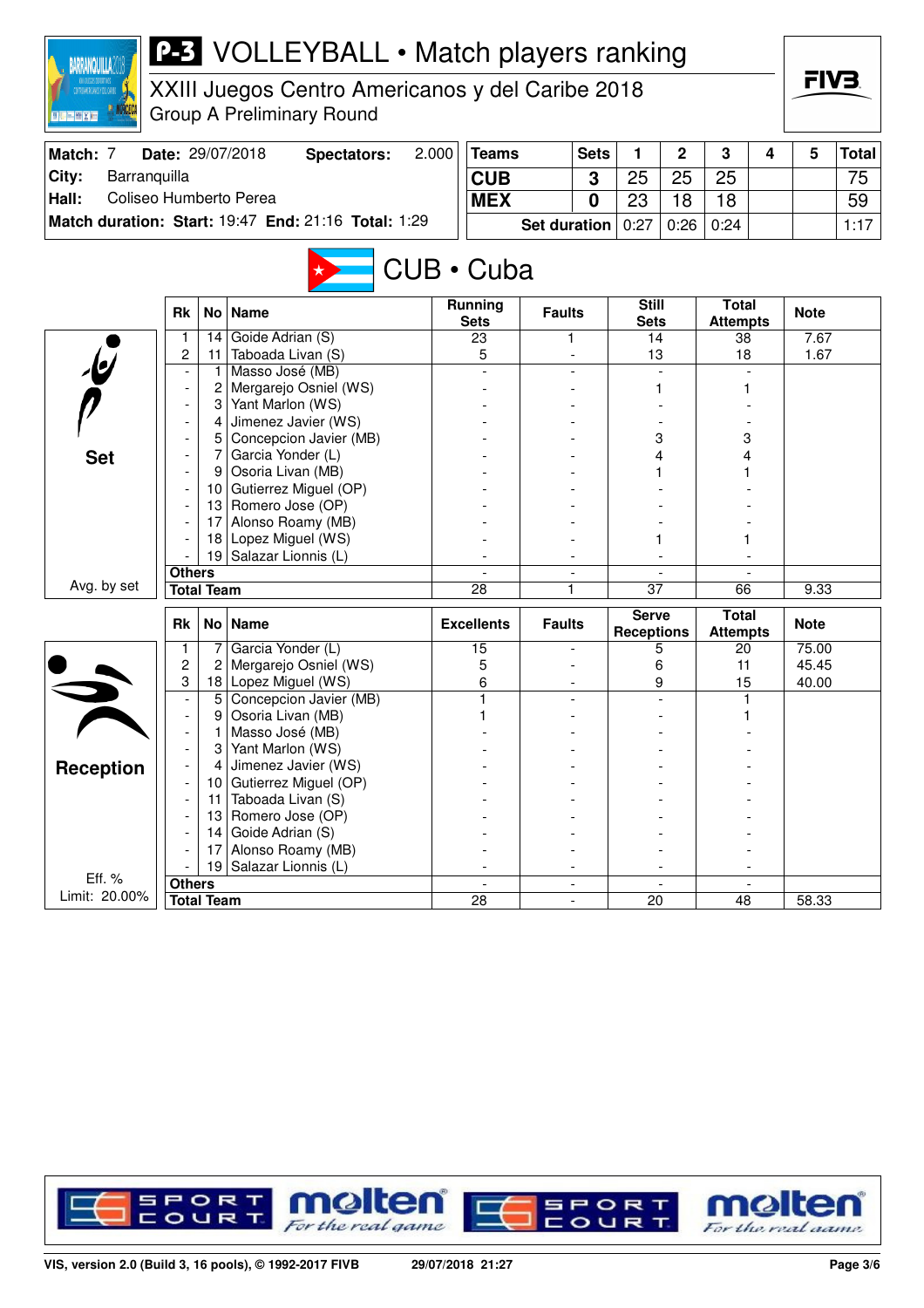

## **P-3** VOLLEYBALL • Match players ranking

XXIII Juegos Centro Americanos y del Caribe 2018 Group A Preliminary Round

| Match: 7 |              | Date: 29/07/2018       | Spectators:                                                | 2.000 | Teams      | <b>Sets</b>           |                            | C.   | ≏    |  | Total│ |
|----------|--------------|------------------------|------------------------------------------------------------|-------|------------|-----------------------|----------------------------|------|------|--|--------|
| City:    | Barranguilla |                        |                                                            |       | <b>CUB</b> |                       | 25                         | 25   | 25   |  | 75     |
| Hall:    |              | Coliseo Humberto Perea |                                                            |       | <b>MEX</b> |                       | ດດ                         | 18   | 18   |  | 59     |
|          |              |                        | <b>Match duration: Start: 19:47 End: 21:16 Total: 1:29</b> |       |            | <b>Set duration</b> ∣ | $^{\circ}$ 0:27 $^{\circ}$ | 0:26 | 0:24 |  | 1:17   |

# MEX • Mexico

|               | <b>Rk</b>                |                   | No Name                      | <b>Spikes</b>             | <b>Faults</b>        | <b>Shots</b>                  | <b>Total</b><br><b>Attempts</b> | <b>Note</b> |
|---------------|--------------------------|-------------------|------------------------------|---------------------------|----------------------|-------------------------------|---------------------------------|-------------|
|               | 1                        | 4                 | Ruiz De La Cruz Gonzalo (WS) | 10                        | 2                    | 4                             | 16                              | 62.50       |
|               | $\overline{2}$           | 11                | Barajas Jorge (WS)           | 7                         | 1                    | 4                             | 12                              | 58.33       |
|               | 3                        | 1                 | Vargas Daniel (OP)           | 8                         | 5                    | 5                             | 18                              | 44.44       |
|               | ÷,                       | 14                | Martínez Jonathan (MB)       | $\overline{\overline{3}}$ | 1                    | 4                             | 8                               |             |
|               | $\overline{\phantom{a}}$ | 12                | Martinez Jose (MB)           | 2                         |                      | 3                             | 5                               |             |
|               |                          | 20                | Duarte Julian (WS)           | $\overline{2}$            |                      | $\overline{c}$                | 4                               |             |
|               |                          | 8                 | Cruz Gabriel (MB)            |                           |                      | $\overline{c}$                | $\overline{c}$                  |             |
| <b>Spike</b>  |                          | 10                | Rangel Pedro (S)             |                           |                      |                               | $\overline{c}$                  |             |
|               |                          | 3                 | Garay Ridl (OP)              |                           | 2                    |                               | 2                               |             |
|               |                          | 5                 | Rangel Jesus (L)             |                           |                      |                               |                                 |             |
|               |                          | 6                 | Perales Jesus (S)            |                           |                      |                               |                                 |             |
|               |                          | 15                | Martinez Alan (L)            |                           |                      |                               |                                 |             |
|               |                          | 17                | Orellana Nestor (OP)         |                           |                      |                               |                                 |             |
|               |                          |                   | 23 Moreno Alejandro (WS)     |                           | ۰                    |                               |                                 |             |
| Succ. %       | <b>Others</b>            |                   |                              | $\overline{\phantom{a}}$  | $\overline{a}$       | $\overline{\phantom{a}}$      |                                 |             |
| Limit: 15.00% | <b>Total Team</b>        |                   |                              | $\overline{33}$           | 11                   | $\overline{25}$               | 69                              | 47.83       |
|               |                          |                   |                              |                           |                      |                               |                                 |             |
|               |                          |                   |                              | $\overline{K}$ ill        |                      |                               | <b>Total</b>                    |             |
|               | <b>Rk</b>                |                   | No   Name                    | <b>Blocks</b>             | <b>Faults</b>        | <b>Rebounds</b>               | <b>Attempts</b>                 | <b>Note</b> |
|               | $\mathbf{1}$             | 4                 | Ruiz De La Cruz Gonzalo (WS) | 3                         | $\blacksquare$       | 2                             | 5                               | 1.00        |
|               | $\overline{2}$           | 10                | Rangel Pedro (S)             | $\overline{c}$            | 4                    | 3                             | 9                               | 0.67        |
|               | 2                        | 14                | Martínez Jonathan (MB)       | $\overline{2}$            | 8                    | $\overline{c}$                | 12                              | 0.67        |
|               | $\overline{\phantom{a}}$ | 1                 | Vargas Daniel (OP)           |                           |                      | $\overline{a}$                |                                 |             |
|               | $\overline{\phantom{a}}$ | 3                 | Garay Ridl (OP)              |                           |                      |                               |                                 |             |
|               |                          | 5                 | Rangel Jesus (L)             |                           |                      |                               |                                 |             |
|               |                          | 6                 | Perales Jesus (S)            |                           |                      |                               |                                 |             |
|               |                          | 8                 | Cruz Gabriel (MB)            |                           |                      |                               |                                 |             |
| <b>Block</b>  |                          | 15                | Martinez Alan (L)            |                           |                      |                               |                                 |             |
|               | $\overline{\phantom{a}}$ | 17                | Orellana Nestor (OP)         |                           |                      |                               |                                 |             |
|               |                          | 23                | Moreno Alejandro (WS)        |                           |                      |                               |                                 |             |
|               |                          | $12 \overline{ }$ | Martinez Jose (MB)           |                           | 5                    |                               | 6                               |             |
|               |                          | 11                | Barajas Jorge (WS)           |                           | 4                    |                               | 4                               |             |
|               |                          | 20                | Duarte Julian (WS)           |                           | 1                    |                               | 1                               |             |
| Avg. by set   | <b>Others</b>            |                   |                              | $\blacksquare$<br>7       | $\blacksquare$<br>22 | $\overline{\phantom{a}}$<br>9 | $\overline{\phantom{a}}$        | 2.33        |

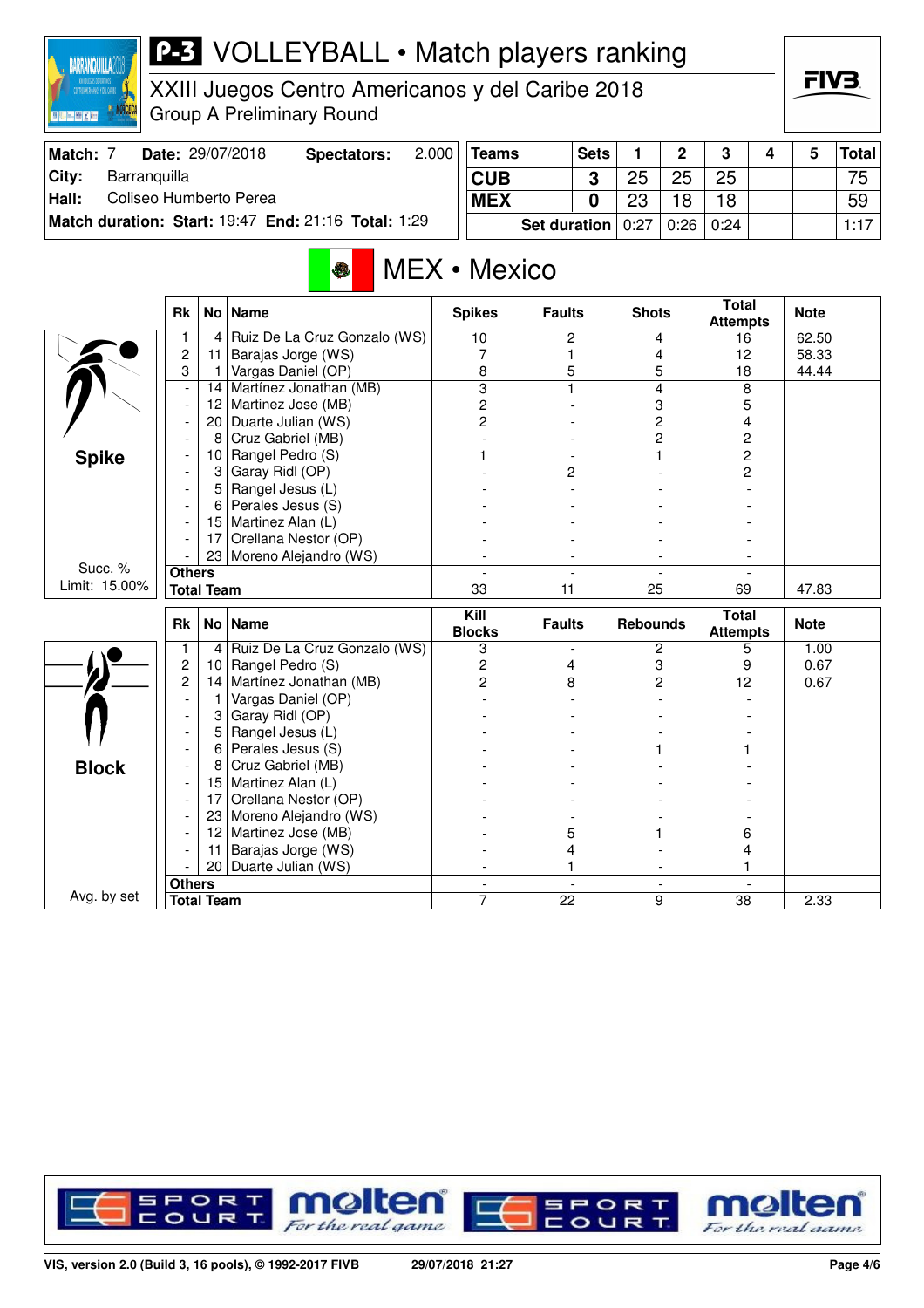

# **P-3** VOLLEYBALL • Match players ranking

XXIII Juegos Centro Americanos y del Caribe 2018 Group A Preliminary Round

| Match: |              | Date: 29/07/2018       | Spectators:                                         | 2.000 | Teams      | <b>Sets</b>  |      | C               | ≏    |  | <b>Total</b> |
|--------|--------------|------------------------|-----------------------------------------------------|-------|------------|--------------|------|-----------------|------|--|--------------|
| City:  | Barranguilla |                        |                                                     |       | <b>CUB</b> | ົ            | 25   | 25              | 25   |  | 75           |
| Hall:  |              | Coliseo Humberto Perea |                                                     |       | <b>MEX</b> |              | 23   | 18 <sup>1</sup> | 18   |  | 59           |
|        |              |                        | Match duration: Start: 19:47 End: 21:16 Total: 1:29 |       |            | Set duration | 0:27 | 0:26            | 0:24 |  | 1:17         |

# MEX • Mexico

|              | <b>Rk</b>                | No l              | <b>Name</b>                   | <b>Aces</b>              | <b>Faults</b>   | <b>Serve</b><br><b>Hits</b> | Total<br><b>Attempts</b>        | <b>Note</b> |
|--------------|--------------------------|-------------------|-------------------------------|--------------------------|-----------------|-----------------------------|---------------------------------|-------------|
|              |                          | 5                 | Rangel Jesus (L)              |                          |                 |                             |                                 |             |
|              |                          | 6                 | Perales Jesus (S)             |                          |                 | 3                           | 3                               |             |
|              |                          | 8                 | Cruz Gabriel (MB)             |                          |                 |                             |                                 |             |
|              |                          | 12 <sub>2</sub>   | Martinez Jose (MB)            |                          |                 | 8                           | 8                               |             |
|              | $\overline{\phantom{a}}$ | 15                | Martinez Alan (L)             |                          |                 |                             |                                 |             |
|              | $\overline{\phantom{a}}$ | 20                | Duarte Julian (WS)            |                          |                 | 2                           | 2                               |             |
|              |                          | 23                | Moreno Alejandro (WS)         |                          |                 |                             |                                 |             |
| <b>Serve</b> |                          | $\overline{4}$    | Ruiz De La Cruz Gonzalo (WS)  |                          |                 | 9                           | 10                              |             |
|              | $\overline{\phantom{a}}$ | 14                | Martínez Jonathan (MB)        |                          |                 | 8                           | 9                               |             |
|              | $\overline{\phantom{a}}$ | 10 <sup>°</sup>   | Rangel Pedro (S)              |                          |                 | 6                           | 7                               |             |
|              | $\blacksquare$           | $\mathbf{1}$      | Vargas Daniel (OP)            |                          |                 | 4                           | 5                               |             |
|              | $\overline{\phantom{a}}$ | 11 <sup>1</sup>   | Barajas Jorge (WS)            |                          | 5               | 6                           | 11                              |             |
|              |                          | 17                | Orellana Nestor (OP)          |                          | 1               |                             | $\boldsymbol{2}$                |             |
|              |                          |                   | 3 Garay Ridl (OP)             |                          | $\overline{c}$  | 1                           | 3                               |             |
|              | <b>Others</b>            |                   |                               | $\overline{\phantom{a}}$ | $\sim$          | $\overline{a}$              | $\overline{a}$                  |             |
| Avg. by set  |                          | <b>Total Team</b> |                               | $\blacksquare$           | $\overline{12}$ | 48                          | 60                              |             |
| <b>Team</b>  |                          |                   | Opponent errors & Team faults | 19                       | 6               |                             | 25                              |             |
|              | <b>Rk</b>                |                   | No   Name                     | <b>Digs</b>              | <b>Faults</b>   | <b>Receptions</b>           | <b>Total</b><br><b>Attempts</b> | <b>Note</b> |
|              | 1                        | $\mathbf{1}$      | Vargas Daniel (OP)            | 4                        | 3               | $\overline{c}$              | 9                               | 1.33        |
|              | $\overline{\mathbf{c}}$  | 15                | Martinez Alan (L)             | 2                        | 2               | 1                           | 5                               | 0.67        |
|              | $\overline{c}$           | 10                | Rangel Pedro (S)              | $\overline{c}$           | 2               |                             | 4                               | 0.67        |
|              | 4                        | 6                 | Perales Jesus (S)             |                          |                 | 2                           | 3                               | 0.33        |
|              | 4                        | 14                | Martínez Jonathan (MB)        |                          |                 |                             |                                 | 0.33        |
|              | $\blacksquare$           | 3                 | Garay Ridl (OP)               |                          |                 |                             |                                 |             |
|              | $\overline{\phantom{a}}$ | 5                 | Rangel Jesus (L)              |                          |                 |                             |                                 |             |
| <b>Dig</b>   | $\overline{\phantom{a}}$ | 8                 | Cruz Gabriel (MB)             |                          |                 |                             |                                 |             |
|              |                          | 17                | Orellana Nestor (OP)          |                          |                 |                             |                                 |             |
|              | $\overline{\phantom{a}}$ | 20                | Duarte Julian (WS)            |                          |                 |                             |                                 |             |
|              |                          | 23                | Moreno Alejandro (WS)         |                          |                 |                             |                                 |             |
|              | $\overline{\phantom{a}}$ | 11                | Barajas Jorge (WS)            |                          | 3               |                             | 4                               |             |
|              |                          | 4                 | Ruiz De La Cruz Gonzalo (WS)  |                          | 5               |                             | 5                               |             |
|              |                          |                   | 12 Martinez Jose (MB)         | $\overline{\phantom{a}}$ | 1               |                             |                                 |             |
|              | <b>Others</b>            |                   |                               | $\blacksquare$           | $\blacksquare$  | $\overline{\phantom{a}}$    |                                 |             |
| Avg. by set  |                          | <b>Total Team</b> |                               | 10                       | 16              | 6                           | 32                              | 3.33        |